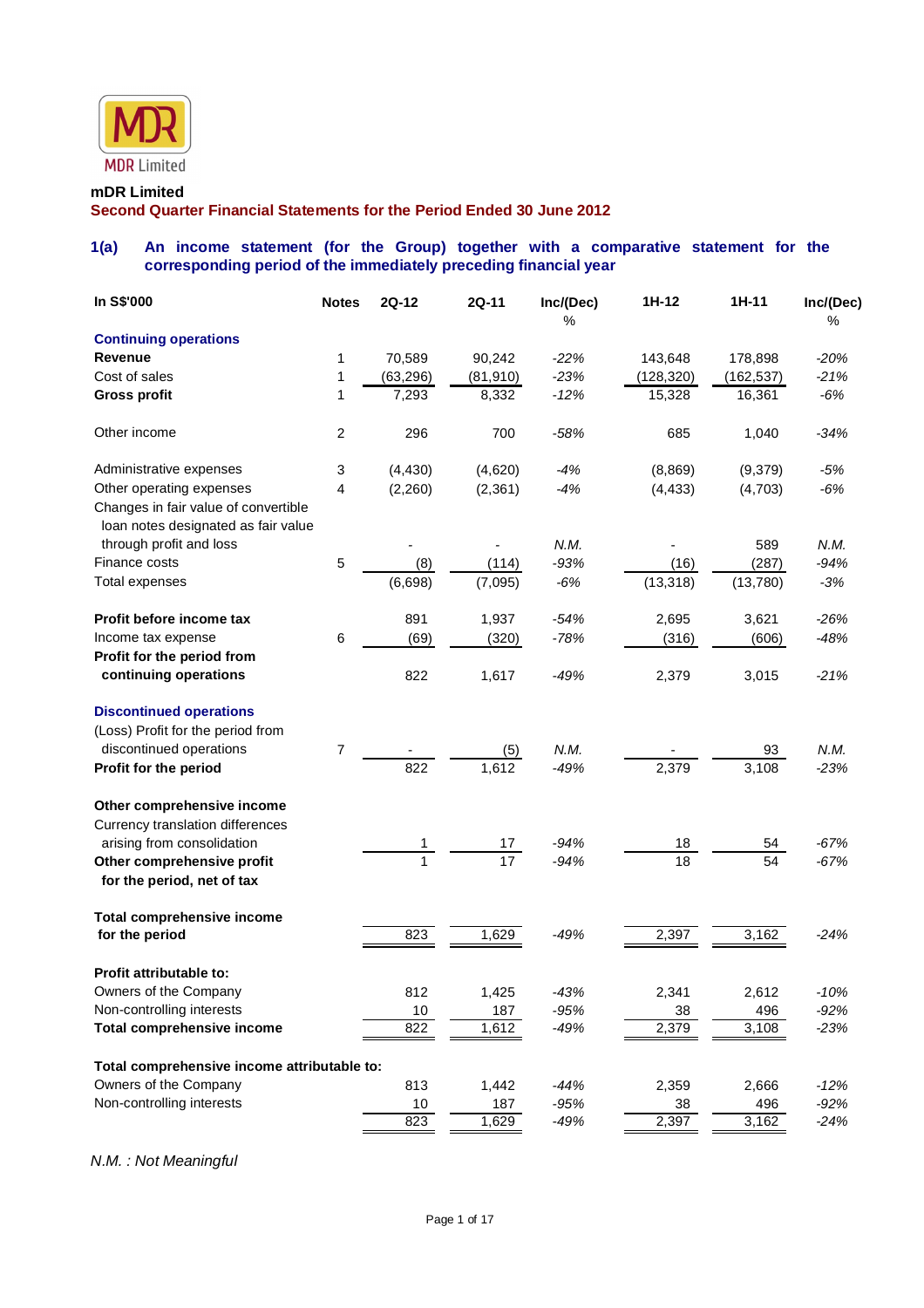# **1(a)(i) Breakdown and explanatory notes to the income statement**

# **Note 1** Revenue, cost of sales and gross profit

The Group operates in two business segments – After Market Services ("AMS") and Distribution Management Solutions ("DMS'). The breakdown of revenue and cost of goods sold and spare parts are as follows:

| In S\$'000                         | 2Q-12     | 2Q-11    | $1H-12$    | 1H-11      |
|------------------------------------|-----------|----------|------------|------------|
| Revenue                            |           |          |            |            |
| <b>AMS</b>                         | 5,857     | 4,779    | 11,957     | 8,715      |
| <b>DMS</b>                         | 64,732    | 85,463   | 131,691    | 170,183    |
|                                    | 70,589    | 90,242   | 143,648    | 178,898    |
| Cost of goods sold and spare parts |           |          |            |            |
| AMS                                | (4, 364)  | (3,253)  | (9,215)    | (6,041)    |
| <b>DMS</b>                         | (58,932)  | (78,657) | (119,105)  | (156, 496) |
|                                    | (63, 296) | (81,910) | (128, 320) | (162, 537) |
| <b>Gross profit</b>                |           |          |            |            |
| AMS                                | 1,493     | 1,526    | 2,742      | 2,674      |
| <b>DMS</b>                         | 5,800     | 6,806    | 12,586     | 13,687     |
|                                    | 7,293     | 8,332    | 15,328     | 16,361     |
| GP%                                |           |          |            |            |
| <b>AMS</b>                         | 25%       | 32%      | 23%        | 31%        |
| <b>DMS</b>                         | 9%        | 8%       | 10%        | 8%         |
|                                    | 10%       | 9%       | 11%        | 9%         |

Total gross profits for 2Q-12 and 1H-12 lower than the previous year's comparative periods due to lower sales volume from DMS.

# **Note 2** Other income consist of the following:

| In S\$'000                      | $2Q-12$ | $2Q-11$                  | $1H-12$                  | 1H-11 |
|---------------------------------|---------|--------------------------|--------------------------|-------|
| Interest income                 | 3       | $\overline{\phantom{a}}$ | 6                        | 2     |
| Rental income                   | 282     | 491                      | 625                      | 763   |
| Bad debts recovered - non-trade | 11      |                          | 11                       |       |
| Liabilities written back        | ٠       | 197                      | $\overline{\phantom{a}}$ | 262   |
| <b>Others</b>                   | ٠       | 5                        | 43                       | 6     |
|                                 |         |                          |                          |       |
|                                 | 296     | 700                      | 685                      | 1.040 |

#### **Note 3** Administrative expenses

The administrative expenses comprise mainly staff cost.

| In S\$'000        | $2Q-12$ | $2Q-11$ | $1H-12$ | $1H-11$ |
|-------------------|---------|---------|---------|---------|
| <b>Staff Cost</b> |         |         |         |         |
| AMS               | 1,318   | 1,211   | 2,607   | 2,539   |
| <b>DMS</b>        | 2,315   | 2,377   | 4,821   | 4,667   |
|                   | 3,633   | 3,588   | 7,428   | 7,206   |

Included in staff cost is share option expense of \$9,000 and \$33,000 in 2Q-12 and 1H-12 respectively (2Q-11: \$29,000 and 1H-11: \$41,000).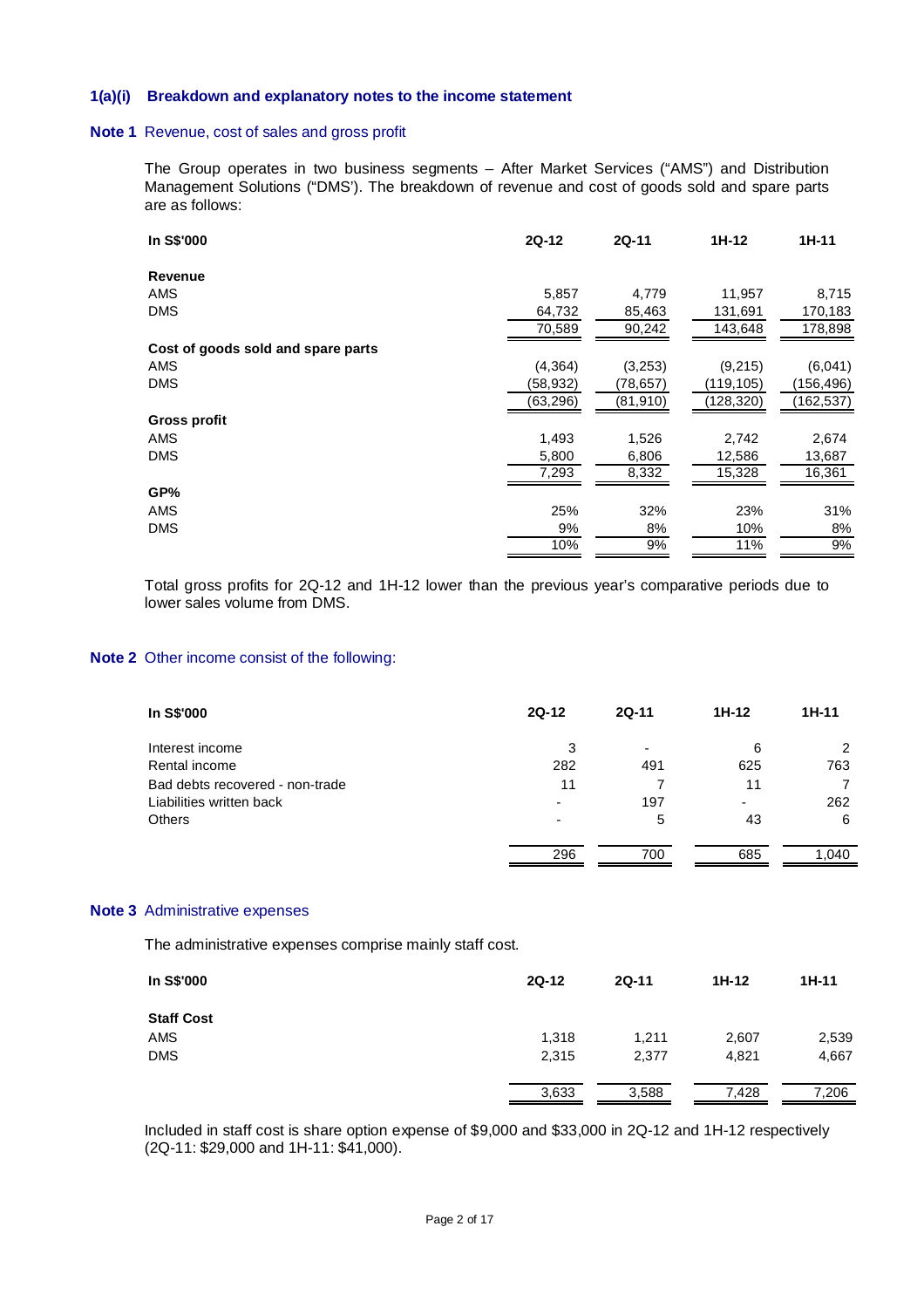# **Note 4** Other operating expenses consist of the following:

| In S\$'000                                     | $2Q-12$ | $2Q-11$ | $1H-12$        | 1H-11 |
|------------------------------------------------|---------|---------|----------------|-------|
| Rental expenses                                | 1,793   | 1,856   | 3,434          | 3,715 |
| Depreciation expenses                          | 276     | 232     | 558            | 464   |
| Plant and equipment written off                | 11      | 27      | 108            | 29    |
| (Gain) Loss on disposal of plant and equipment | (4)     | 2       | (24)           | 6     |
| Allowance for doubtful other receivables       |         | 49      | ٠              | 49    |
| Bad debts written off - trade                  |         |         | $\blacksquare$ |       |
| Bad debts written off - non-trade              |         | 8       |                | 8     |
| Allowance for inventories                      | 165     | 190     | 329            | 359   |
| Inventories written off (reversal)             |         | (10)    | ۰              | 28    |
| Foreign exchange loss                          | 19      | 6       | 28             | 44    |
|                                                | 2,260   | 2,361   | 4,433          | 4,703 |

### **Note 5** Finance costs

Finance costs comprise interest on finance leases in 1H-12, as well as interest expense arising from loans and overdrafts drawn down for operating and investing activities in 1H-11.

#### **Note 6** Income tax expense

The tax expense provision is calculated for profitable subsidiaries before group relief is taken into consideration.

#### **Note 7** Income statement disclosures for discontinued operations

| In S\$'000                                    | 2Q-12 | 2Q-11 | $1H-12$ | $1H-11$ |
|-----------------------------------------------|-------|-------|---------|---------|
| Revenue                                       |       |       |         |         |
| Cost of sales                                 |       |       |         |         |
| <b>Gross profit</b>                           |       |       |         |         |
| Other operating income                        |       |       |         |         |
| Administrative expenses                       |       | (1)   |         | (5)     |
| Other operating expenses                      |       | 12    |         | 114     |
| Finance costs                                 |       |       |         |         |
| Profit before income tax                      |       | 11    |         | 109     |
| Income tax expense                            |       |       |         |         |
| Profit for the period                         |       | 11    |         | 109     |
| Loss from disposal of discontinued operations |       | (16)  |         | (16)    |
| (Loss) Profit from discontinued operations    |       | (5)   |         | 93      |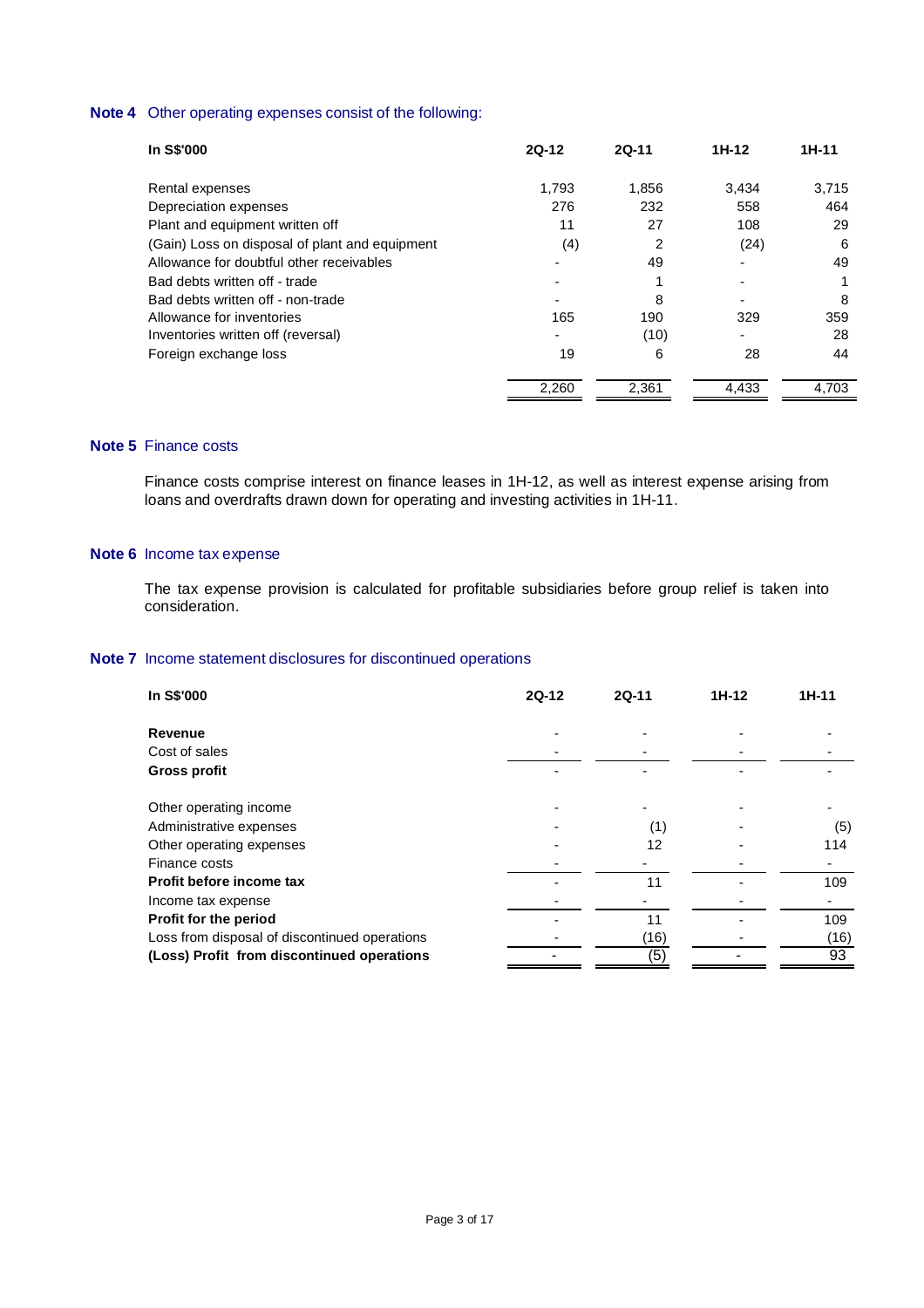# 2012

The Group has amalgamated Distribution Management Solutions Pte. Ltd. and iDistribution Pte. Ltd with effect from 1 June 2012, with the former continuing as the surviving entity. The amalgamation has no impact on the consolidated financial statements.

# 2011

The Group deregistered / disposed Accord Customer Care Solutions International Limited, After Market Solutions (CE) Pte. Ltd., After Market Solutions (CE) Sdn. Bhd., Playwork Solutions Pte. Ltd. and Tri-Max Pte. Ltd. in 2Q-11.

The Group deregistered Pacific Cellular International Limited, a majority-owned dormant subsidiary held through Distribution Management Solutions Pte. Ltd. in 4Q-11.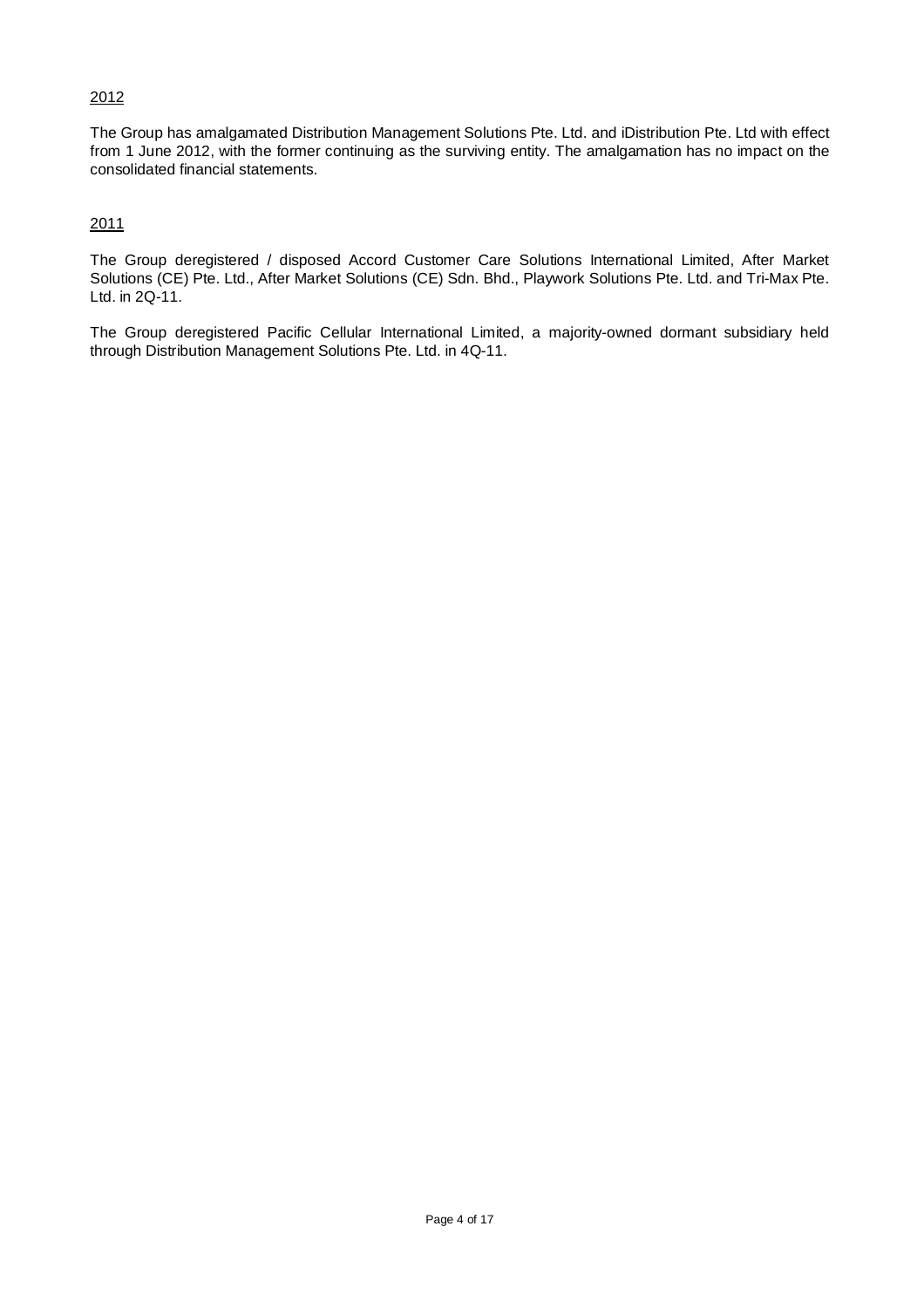### **1(b)(i) Statement of financial position (for the issuer and Group), together with a comparative statement as at the end of the immediately preceding financial year**

|                                                    |                | Group     |           |           | Company   |
|----------------------------------------------------|----------------|-----------|-----------|-----------|-----------|
| In S\$'000                                         | <b>Notes</b>   | 30-Jun-12 | 31-Dec-11 | 30-Jun-12 | 31-Dec-11 |
| <b>ASSETS</b>                                      |                |           |           |           |           |
| <b>Current assets</b>                              |                |           |           |           |           |
| Cash and bank balances                             |                | 12,804    | 12,778    | 4,194     | 1,923     |
| Cash pledged                                       |                | 2,000     | 2,000     |           |           |
| Trade receivables                                  | 1              | 21,432    | 23,913    | 2,595     | 2,619     |
| Other receivables and prepayments                  | $\overline{c}$ | 4,498     | 3,231     | 13,979    | 12,889    |
| Inventories                                        | 3              | 20,611    | 15,553    | 706       | 696       |
| <b>Total current assets</b>                        |                | 61,345    | 57,475    | 21,474    | 18,127    |
| <b>Non-current assets</b>                          |                |           |           |           |           |
| Investment in subsidiaries                         |                |           |           | 14,436    | 14,436    |
| Plant and equipment                                |                | 2,870     | 3,110     | 825       | 654       |
| Other goodwill                                     |                | 2,350     | 2,350     |           |           |
| <b>Total non-current assets</b>                    |                | 5,220     | 5,460     | 15,261    | 15,090    |
| <b>Total assets</b>                                |                | 66,565    | 62,935    | 36,735    | 33,217    |
| <b>Current liabilities</b>                         |                |           |           |           |           |
| Trade payables                                     | 4              | 14,892    | 14,954    | 1,845     | 1,812     |
| Other payables                                     | 5              | 9,426     | 11,720    | 1,849     | 2,656     |
| Current portion of finance leases                  |                | 84        | 81        | 66        | 64        |
| Income tax payable                                 |                | 1,473     | 1,343     |           |           |
| <b>Total current liabilities</b>                   |                | 25,875    | 28,098    | 3,760     | 4,532     |
| <b>Non-current liabilities</b>                     |                |           |           |           |           |
| Finance leases                                     |                | 502       | 545       | 394       | 428       |
| Deferred tax liabilities                           |                | 154       | 154       |           |           |
| <b>Total non-current liabilities</b>               |                | 656       | 699       | 394       | 428       |
| Capital, reserves and<br>non-controlling interests |                |           |           |           |           |
| Share capital                                      |                | 127,774   | 122,117   | 127,774   | 122,117   |
| Capital reserve                                    |                | (859)     | (859)     | 22        | 22        |
| Share options reserve                              |                | 1,525     | 1,590     | 1,525     | 1,590     |
| Foreign currency translation reserve               |                | 201       | 200       |           |           |
| <b>Accumulated losses</b>                          |                | (89, 151) | (89, 416) | (96, 740) | (95, 472) |
| Equity attributable to owners of the<br>Company    |                | 39,490    | 33,632    | 32,581    | 28,257    |
| Non-controlling interests                          |                | 544       | 506       |           |           |
| <b>Total equity</b>                                |                | 40,034    | 34,138    | 32,581    | 28,257    |
| <b>Total liabilities and equity</b>                |                | 66,565    | 62,935    | 36,735    | 33,217    |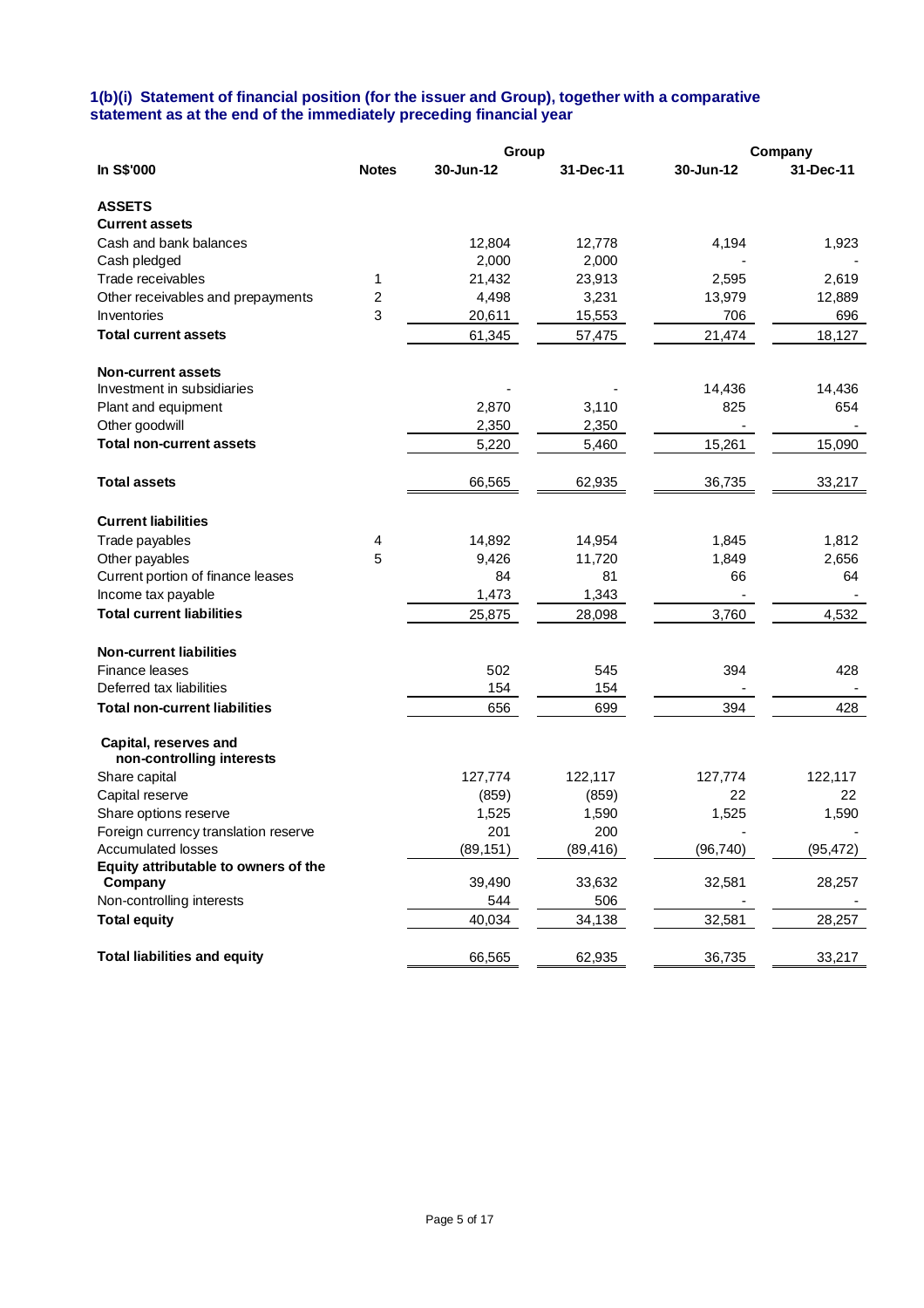# **Notes**

# **1 Trade receivables**

The Group's trade receivables turnover as at 30 June 2012 is 28 days (31 December 2011: 24 days).

The increase in the Group's trade receivable turnover was mainly due to the lower revenue base for 2Q-12 compared to 2Q-11. The lower revenue base was largely due to the decline in the Group's distribution business, which is mainly on cash terms.

# **2 Other receivables and prepayments**

The Group's other receivables and prepayments mainly consist of the following:

| <b>S\$'000</b>    | 30-Jun-12 | 31-Dec-11 |
|-------------------|-----------|-----------|
| Rental deposits   | 1.894     | 1.843     |
| Other receivables | 2.260     | 1.017     |
| Prepayments       | 238       | 256       |

Other receivables of \$2.3 million as at 30 June 2012 mainly comprised credit notes of \$1.4 million to be received from principals in relation to sell through, advertising and promotion support.

### **3 Inventories**

The Group's inventory turnover for the period ended 30 June 2012 is 25 days (31 December 2011: 16 days).

Group inventories as at 30 June 2012 is \$20.6 million (31 December 2011: \$15.6 million).

The increase in inventories was mainly due to higher level of purchases of prepaid cards towards period end.

#### **4 Trade payables**

The Group's trade payables turnover as at 30 June 2012 is 21 days (31 December 2011: 16 days).

The increase in the Group's trade payables turnover was mainly due to the lower purchases made in 2Q-12 with the slower distribution business.

### **5 Other payables**

The Group's other payables consist of the following:

| <b>S\$'000</b>                                                | 30-Jun-12 | 31-Dec-11 |
|---------------------------------------------------------------|-----------|-----------|
| Advertising, promotion and sell through funds from principals | 2,906     | 3.157     |
| Other payables to third parties                               | 578       | 1.396     |
| Accrued staff costs                                           | 1.410     | 1.662     |
| Rebates owing to franchisees                                  | 2.229     | 2.347     |
| Accrued purchases                                             | 68        | 232       |
| Other accrued operating expenses                              | 987       | 670       |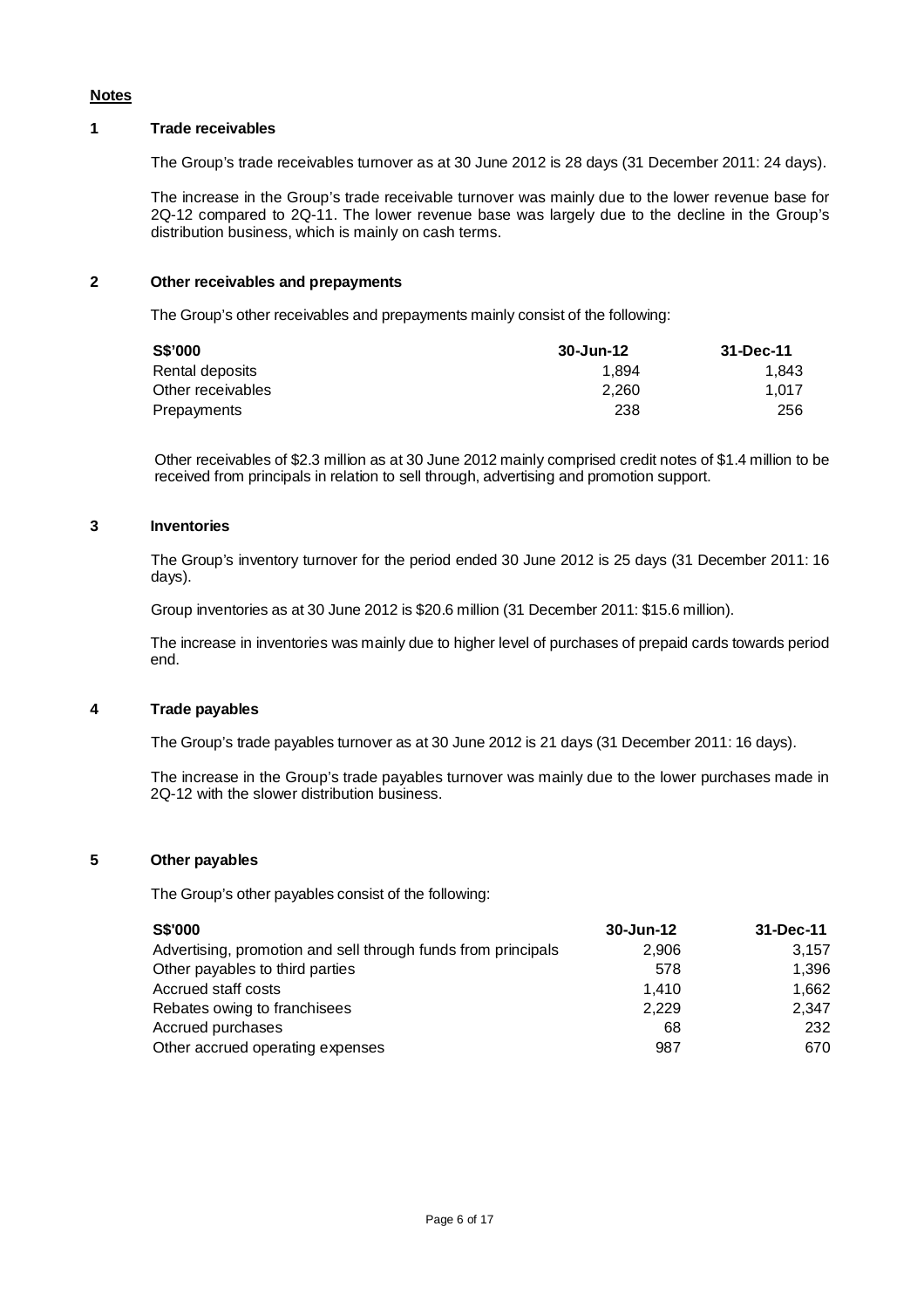# **1(b)(ii) Aggregate amount of Group's borrowings and debt securities**

# **Amount repayable in one year or less, or on demand**

| As at 30-Jun-12  |                       | As at 31-Dec-11  |                      |  |
|------------------|-----------------------|------------------|----------------------|--|
| Secured (\$'000) | Unsecured<br>(\$'000) | Secured (\$'000) | Unsecured<br>(S'000) |  |
| 84               | ۰                     | 81               | -                    |  |

# **Amount repayable after one year**

| As at $30 -$ Jun-12 |                       | As at 31-Dec-11  |                      |
|---------------------|-----------------------|------------------|----------------------|
| Secured (\$'000)    | Unsecured<br>(\$'000) | Secured (\$'000) | Unsecured<br>(S'000) |
| 502                 | -                     | 545              |                      |

# **Details of collateral**

The borrowings are secured on certain motor vehicles held under finance leases.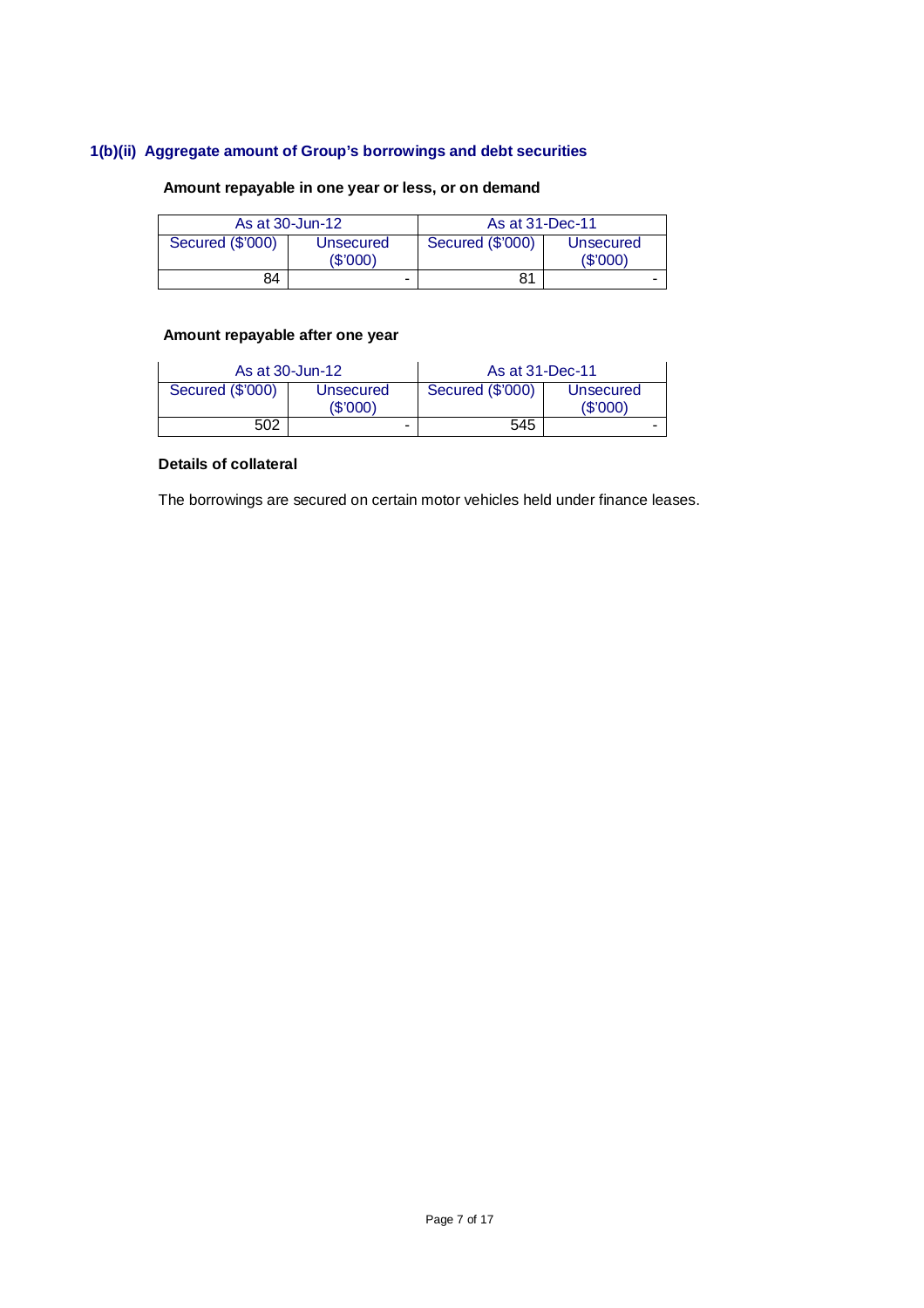#### **1(c) A statement of cash flows (for the Group), together with a comparative statement for the corresponding period of the immediately preceding financial year**

| In S\$'000                                                 | 2Q-12   | 2Q-11                   | 1H-12    | $1H-11$  |
|------------------------------------------------------------|---------|-------------------------|----------|----------|
| <b>Operating activities</b>                                |         |                         |          |          |
| Profit before income tax from continuing operations        | 891     | 1,937                   | 2,695    | 3,621    |
| Profit before income tax from discontinued operations      |         | (5)                     |          | 93       |
|                                                            | 891     | 1,932                   | 2,695    | 3,714    |
| Adjustments for:                                           |         |                         |          |          |
| Depreciation expense                                       | 276     | 232                     | 558      | 464      |
| Interest expense                                           | 8       | 114                     | 16       | 287      |
| Interest income                                            | (3)     | $\blacksquare$          | (6)      | (2)      |
| (Gain) Loss on disposal of plant and equipment             | (4)     | $\overline{\mathbf{c}}$ | (24)     | 6        |
| Plant and equipment written off                            | 11      | 27                      | 108      | 29       |
| Allowance (Reversal) for impairment of plant and equipment |         |                         |          | (34)     |
| Allowance for inventories                                  | 165     | 190                     | 329      | 359      |
| Inventories written off (reversal)                         |         | (10)                    |          | 28       |
| Bad debts written off - trade                              |         | 1                       |          | 1        |
| Bad debts written off - non-trade                          |         | 8                       |          | 8        |
| Allowance (Reversal) for doubtful trade receivables        |         | (1)                     |          | (71)     |
| Allowance (Reversal) for doubtful other receivables        |         | 32                      |          | 32       |
| Employee share-based payments                              | 9       | 29                      | 33       | 41       |
| Professional fees settled by shares                        |         | 510                     |          | 510      |
| Loss arising from de-consolidation of disposed             |         |                         |          |          |
| subsidiaries                                               |         | 16                      |          | 16       |
| Changes in fair value of convertible loan notes            |         |                         |          |          |
| designated as fair value through profit or loss            |         |                         |          | (589)    |
| Liabilities written back                                   |         | (197)                   |          | (262)    |
| Net foreign exchange losses                                | 1       | 20                      | 1        | 55       |
| Operating cash flows before movements in working capital   | 1,354   | 2,905                   | 3,710    | 4,592    |
| Trade receivables                                          | 1,166   | 1,845                   | 2,481    | 1,670    |
| Other receivables and prepayments                          | (1,052) | 540                     | (1, 267) | 37       |
| Inventories                                                | (2,769) | (839)                   | (5, 387) | (2, 425) |
| Trade payables                                             | 1,110   | (921)                   | (62)     | 1,447    |
| Other payables                                             | 647     | (75)                    | (2, 294) | 1,603    |
| Cash generated from (used in) operations                   | 456     | 3,455                   | (2,819)  | 6,924    |
| Interest received                                          | 3       |                         | 6        | 2        |
| Income tax paid                                            | (386)   | (522)                   | (186)    | (575)    |
| Net cash from (used in) operating activities               | 73      | 2,933                   | (2,999)  | 6,351    |
| <b>Investing activities</b>                                |         |                         |          |          |
| Proceeds from disposal of plant and equipment              | 1       |                         | 122      | 1        |
| Purchase of plant and equipment                            | (290)   | (229)                   | (524)    | (370)    |
| Net cash used in investing activities                      | (289)   | (229)                   | (402)    | (369)    |
|                                                            |         |                         |          |          |
| <b>Financing activities</b>                                |         |                         |          |          |
| Interest paid                                              | (8)     | (114)                   | (16)     | (287)    |
| Proceeds from issuance of ordinary shares                  | 4,345   | 20                      | 5,559    | 20       |
| Repayment of obligations under finance leases              | (20)    |                         | (40)     |          |
| Dividends paid                                             | (2,076) |                         | (2,076)  |          |
| Repayment of convertible bonds                             |         |                         |          | (5,300)  |
| Cash pledged                                               | ٠       | 224                     | ٠        | 224      |
| Net cash from (used in) financing activities               | 2,241   | 130                     | 3,427    | (5, 343) |
|                                                            |         |                         |          |          |
| Net increase in cash and cash equivalents                  | 2,025   | 2,834                   | 26       | 639      |
| Cash and cash equivalents at beginning of period           | 10,779  | 1,152                   | 12,778   | 3,347    |
| Cash and cash equivalents at end of period                 | 12,804  | 3,986                   | 12,804   | 3,986    |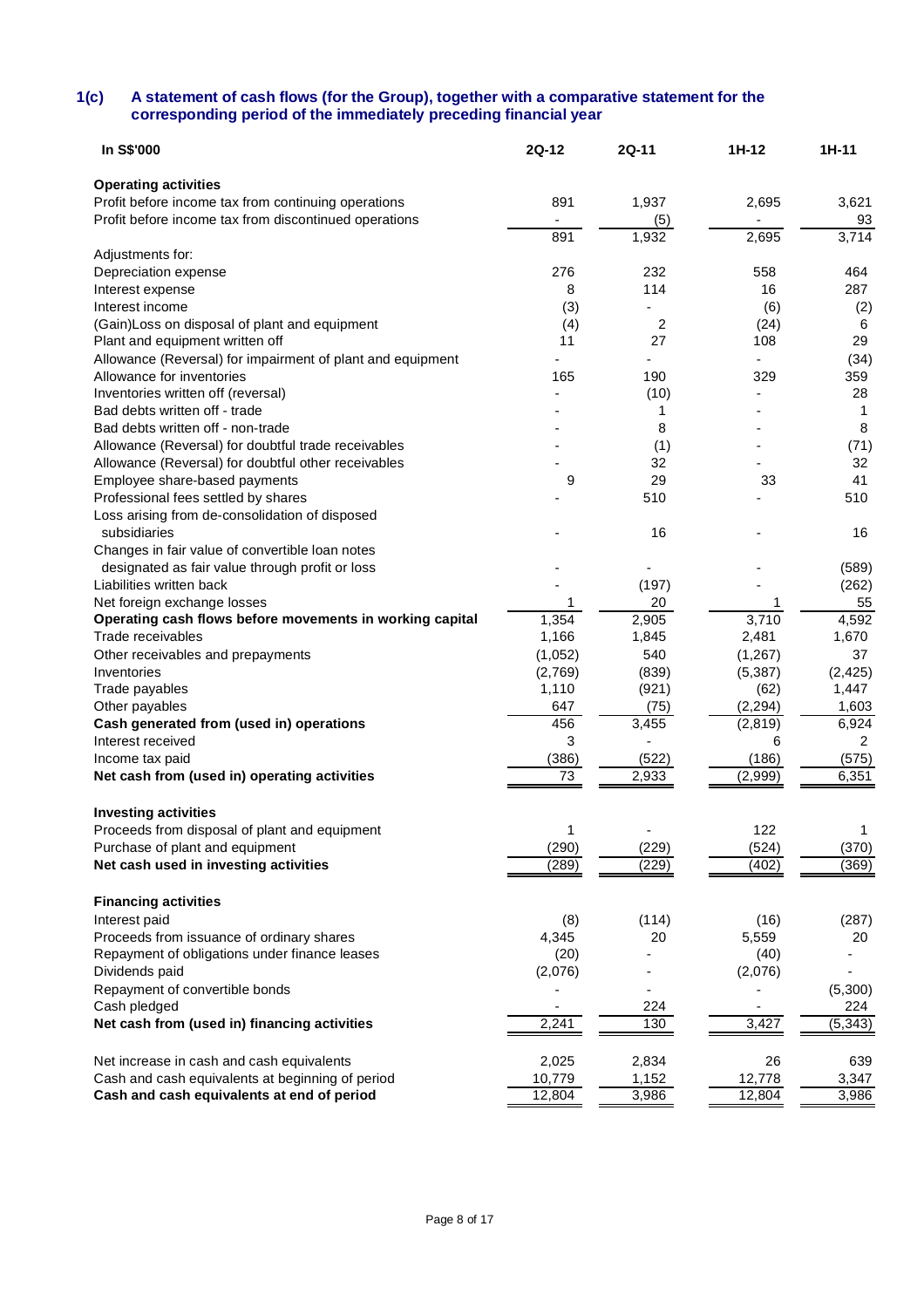# **Notes**

# **A. Disposal of subsidiaries**

In 2Q-2011, the Group deregistered / disposed Accord Customer Care Solutions International Limited, After Market Solutions (CE) Pte. Ltd., After Market Solutions (CE) Sdn. Bhd., Playwork Solutions Pte. Ltd. and Tri-Max Pte. Ltd..

The carrying value of assets disposed and liabilities discharged were as follows:

| In S\$'000                                        | $2Q-12$ | $2Q-11$ | $1H-12$ | $1H-11$ |
|---------------------------------------------------|---------|---------|---------|---------|
| Assets                                            |         | 16      |         | 16      |
| Liabilities                                       |         |         |         |         |
| Foreign currency translation reserve              |         |         |         |         |
| Net assets                                        |         | 16      |         | 16      |
| Proceeds received<br>Cash balance in subsidiaries |         |         |         |         |
| disposed off                                      |         |         |         |         |
| Cash outflows on disposal                         |         |         |         |         |

# **B. Cash and cash equivalent at end of period comprise of:**

| In S\$'000                | <b>2Q-12</b> | <b>2Q-11</b> |
|---------------------------|--------------|--------------|
| Cash                      | 14.804       | 13,355       |
| Bank overdrafts           | -            | (7, 369)     |
| Less: Cash pledged        | (2,000)      | (2,000)      |
| Cash and cash equivalents | 12,804       | 3,986        |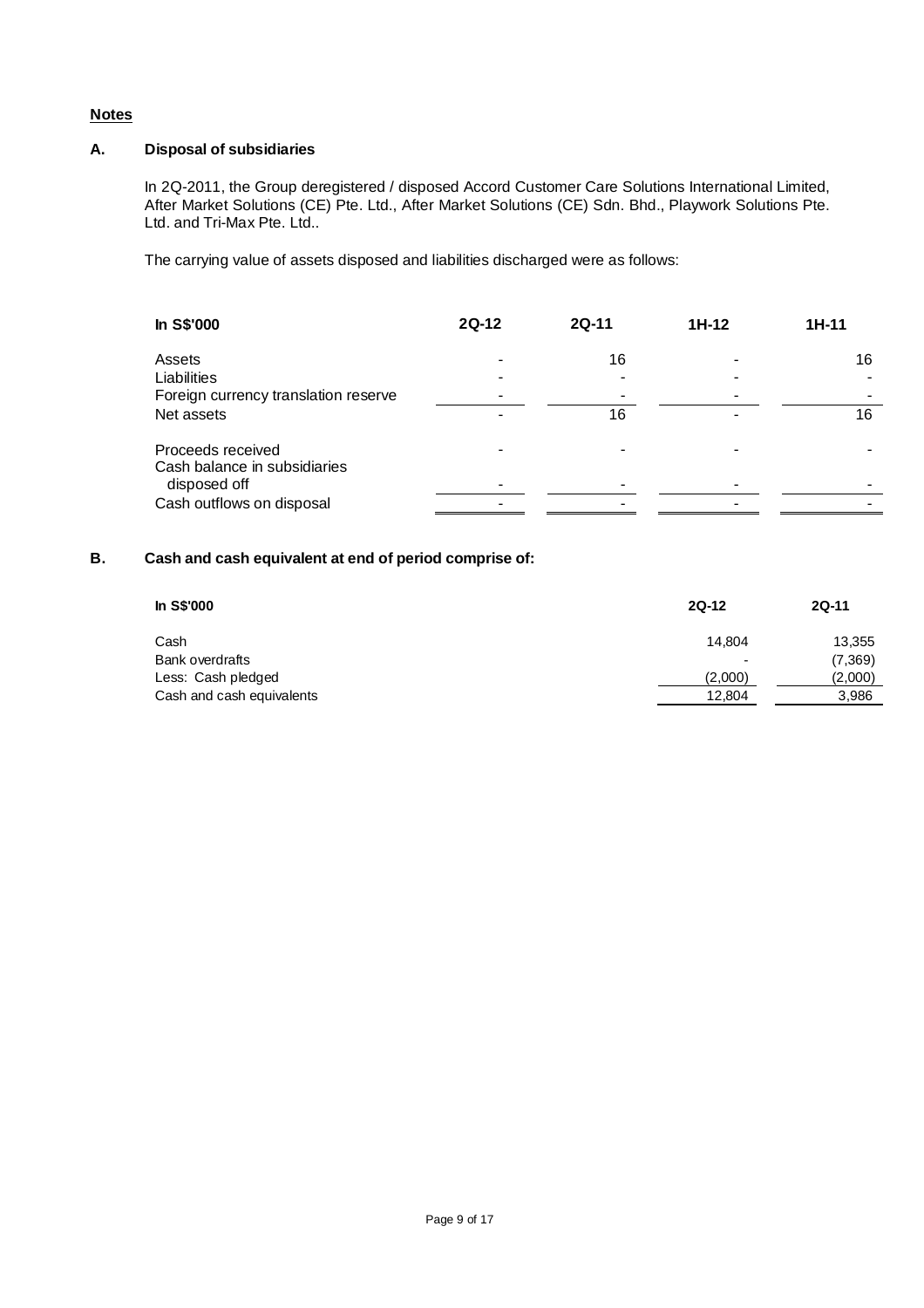**1(d)(i) A statement (for the issuer and Group) showing either (i) all changes in equity or (ii) changes in equity other than those arising from capitalisation issues and distributions to shareholders, together with a comparative statement for the corresponding period of the immediately preceding financial year**

|                                                      | <b>Share</b><br><b>Attributable</b><br><b>Currency</b> |                 |                |         |                         |         |                           |              |
|------------------------------------------------------|--------------------------------------------------------|-----------------|----------------|---------|-------------------------|---------|---------------------------|--------------|
|                                                      | <b>Share</b>                                           | <b>Capital</b>  | options        |         | translation Accumulated |         | to equity Non-controlling |              |
| In S\$'000                                           | capital                                                | reserve         | reserve        | reserve | losses                  | holders | interests                 | <b>Total</b> |
| Group                                                |                                                        |                 |                |         |                         |         |                           |              |
| Balance as at 1 January 2012                         | 122,117                                                | (859)           | 1,590          | 200     | (89, 416)               | 33,632  | 506                       | 34,138       |
| Total comprehensive income for the period            |                                                        |                 |                |         | 1,529                   | 1,529   | 28                        | 1,557        |
| Issue of shares upon share options exercised         | 99                                                     |                 | (27)           |         |                         | 72      |                           | 72           |
| Issue of shares upon conversion of warrants          | 1,142                                                  |                 |                |         |                         | 1,142   |                           | 1,142        |
| Recognition of share-based payments                  |                                                        |                 | 24             |         |                         | 24      |                           | 24           |
| Balance as at 31 March 2012                          | 123,358                                                | (859)           | 1,587          | 200     | (87, 887)               | 36,399  | 534                       | 36,933       |
| Total comprehensive income for the period            |                                                        |                 |                | -1      | 812                     | 813     | 10                        | 823          |
| <b>Dividends</b>                                     |                                                        |                 |                |         | (2,076)                 | (2,076) |                           | (2,076)      |
| Issue of shares upon share options exercised         | 253                                                    |                 | (71)           |         |                         | 182     |                           | 182          |
| Issue of shares upon conversion of warrants          | 4,163                                                  |                 |                |         |                         | 4,163   |                           | 4,163        |
| Recognition of share-based payments                  |                                                        |                 | 9              |         |                         | 9       |                           | 9            |
| Balance as at 30 June 2012                           | 127,774                                                | (859)           | 1,525          | 201     | (89, 151)               | 39,490  | 544                       | 40,034       |
| Balance as at 1 January 2011                         | 109,456                                                | 22              | 1,528          | 137     | (96, 434)               | 14,709  | 3,676                     | 18,385       |
| Total comprehensive income for the period            |                                                        |                 |                | 37      | 1,187                   | 1,224   | 309                       | 1,533        |
| Issue of shares upon conversion of convertible notes | 50                                                     |                 |                |         |                         | 50      |                           | 50           |
| Recognition of share-based payments                  |                                                        |                 | 12             |         |                         | 12      |                           | 12           |
| Balance as at 31 March 2011                          | 109,506                                                | $\overline{22}$ | 1,540          | 174     | (95, 247)               | 15,995  | 3,985                     | 19,980       |
| Total comprehensive income for the period            |                                                        |                 | $\blacksquare$ | 17      | 1,425                   | 1,442   | 187                       | 1,629        |
| Issue of shares upon share options exercised         | 29                                                     |                 | (9)            |         |                         | 20      |                           | 20           |
| Issue of shares for settlement of advisory fees      | 510                                                    |                 |                |         |                         | 510     |                           | 510          |
| Effect of acquiring part of non-controlling          |                                                        |                 |                |         |                         |         |                           |              |
| interest in a subisidary                             | 4,150                                                  | (911)           |                |         |                         | 3,239   | (3,239)                   |              |
| Reversal of expenses related to equity-settled       |                                                        |                 |                |         |                         |         |                           |              |
| share-based payment                                  |                                                        |                 | (24)           |         | 24                      |         |                           |              |
| Recognition of share-based payments                  |                                                        |                 | 29             |         |                         | 29      |                           | 29           |
| Balance as at 30 June 2011                           | 114,195                                                | (889)           | 1,536          | 191     | (93, 798)               | 21,235  | 933                       | 22,168       |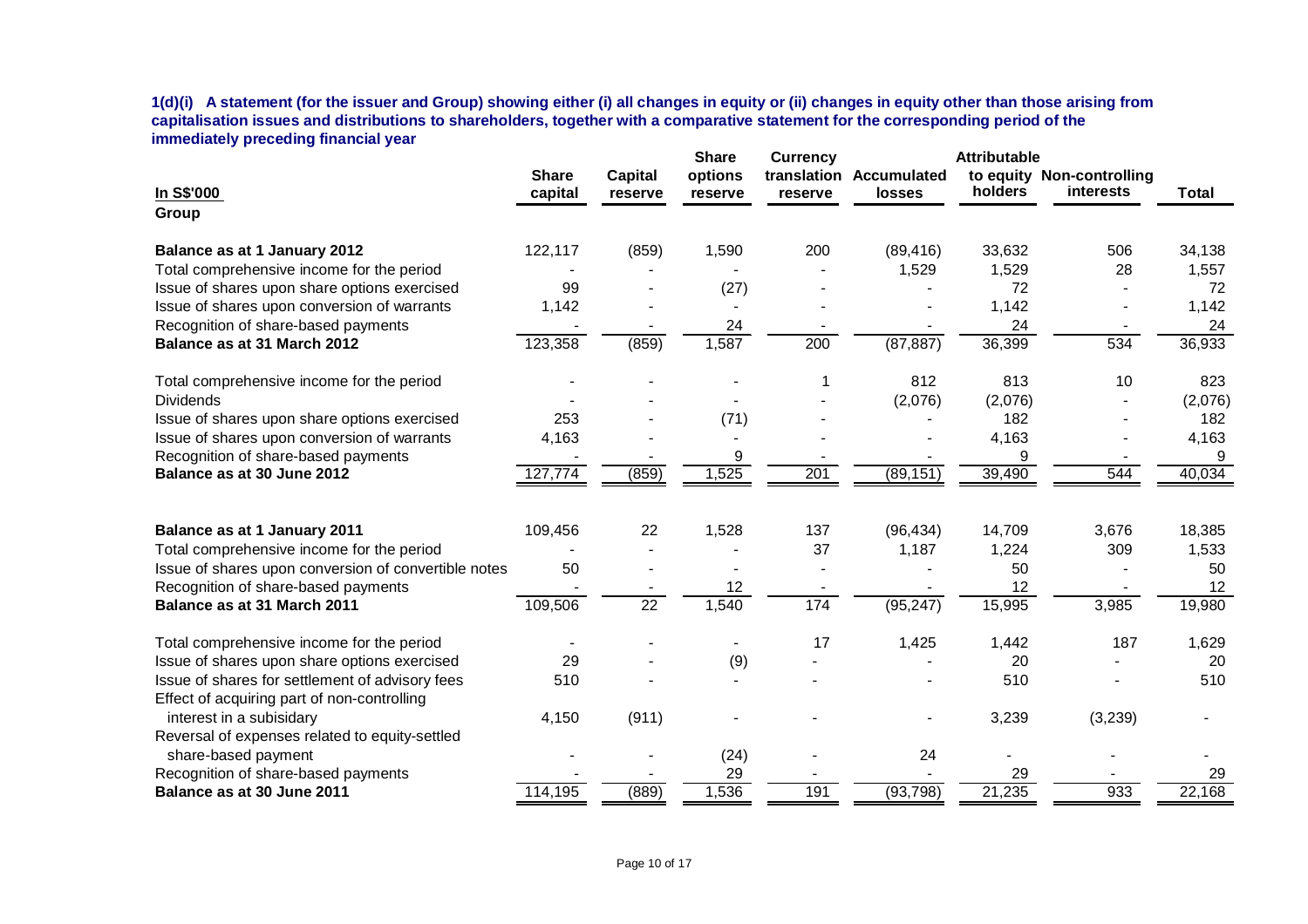| <b>In S\$'000</b>                                    | <b>Share</b><br>capital | Capital<br>reserve | <b>Share</b><br>options<br>reserve | <b>Accumulated</b><br><b>losses</b> | <b>Total</b>    |
|------------------------------------------------------|-------------------------|--------------------|------------------------------------|-------------------------------------|-----------------|
| Company                                              |                         |                    |                                    |                                     |                 |
| Balance as at 1 January 2012                         | 122,117                 | 22                 | 1,590                              | (95, 472)                           | 28,257          |
| Total comprehensive income for the period            |                         |                    |                                    | 364                                 | 364             |
| Issue of shares upon share options exercised         | 99                      |                    | (27)                               |                                     | 72              |
| Issue of shares upon conversion of warrants          | 1,142                   |                    |                                    |                                     | 1,142           |
| Recognition of share-based payments                  |                         |                    | 24                                 |                                     | 24              |
| Balance as at 31 March 2012                          | 123,358                 | 22                 | 1,587                              | (95, 108)                           | 29,859          |
| Total comprehensive income for the period            |                         |                    |                                    | 444                                 | 444             |
| <b>Dividends</b>                                     |                         |                    |                                    | (2,076)                             | (2,076)         |
| Issue of shares upon share options exercised         | 253                     |                    | (71)                               |                                     | 182             |
| Issue of shares upon conversion of warrants          | 4,163                   |                    |                                    |                                     | 4,163           |
| Recognition of share-based payments                  |                         |                    | 9                                  |                                     | 9               |
| Balance as at 30 June 2012                           | 127,774                 | 22                 | 1,525                              | (96, 740)                           | 32,581          |
|                                                      |                         |                    |                                    |                                     |                 |
| Balance as at 1 January 2011                         | 109,456                 | 22                 | 1,528                              | (98, 194)                           | 12,812          |
| Total comprehensive income for the period            |                         |                    |                                    | 51                                  | 51              |
| Issue of shares upon conversion of convertible notes | 50                      |                    |                                    |                                     | 50              |
| Recognition of share-based payments                  |                         |                    | 12                                 |                                     | 12 <sup>2</sup> |
| Balance as at 31 March 2011                          | 109,506                 | 22                 | 1,540                              | (98, 143)                           | 12,925          |
| Total comprehensive expense for the period           |                         |                    |                                    | (51)                                | (51)            |
| Issue of shares upon share options exercised         | 29                      |                    | (9)                                |                                     | 20              |
| Issue of shares for settlement of advisory fees      | 510                     |                    |                                    |                                     | 510             |
| Effect of acquiring part of non-controlling interest |                         |                    |                                    |                                     |                 |
| in a subisidary                                      | 4,150                   |                    |                                    |                                     | 4,150           |
| Reversal of expenses related to equity-settled       |                         |                    |                                    |                                     |                 |
| share-based payment                                  |                         |                    | (24)                               | 24                                  |                 |
| Recognition of share-based payments                  |                         |                    | 29                                 |                                     | 29              |
| Balance as at 30 June 2011                           | 114, 195                | 22                 | 1,536                              | (98, 170)                           | 17,583          |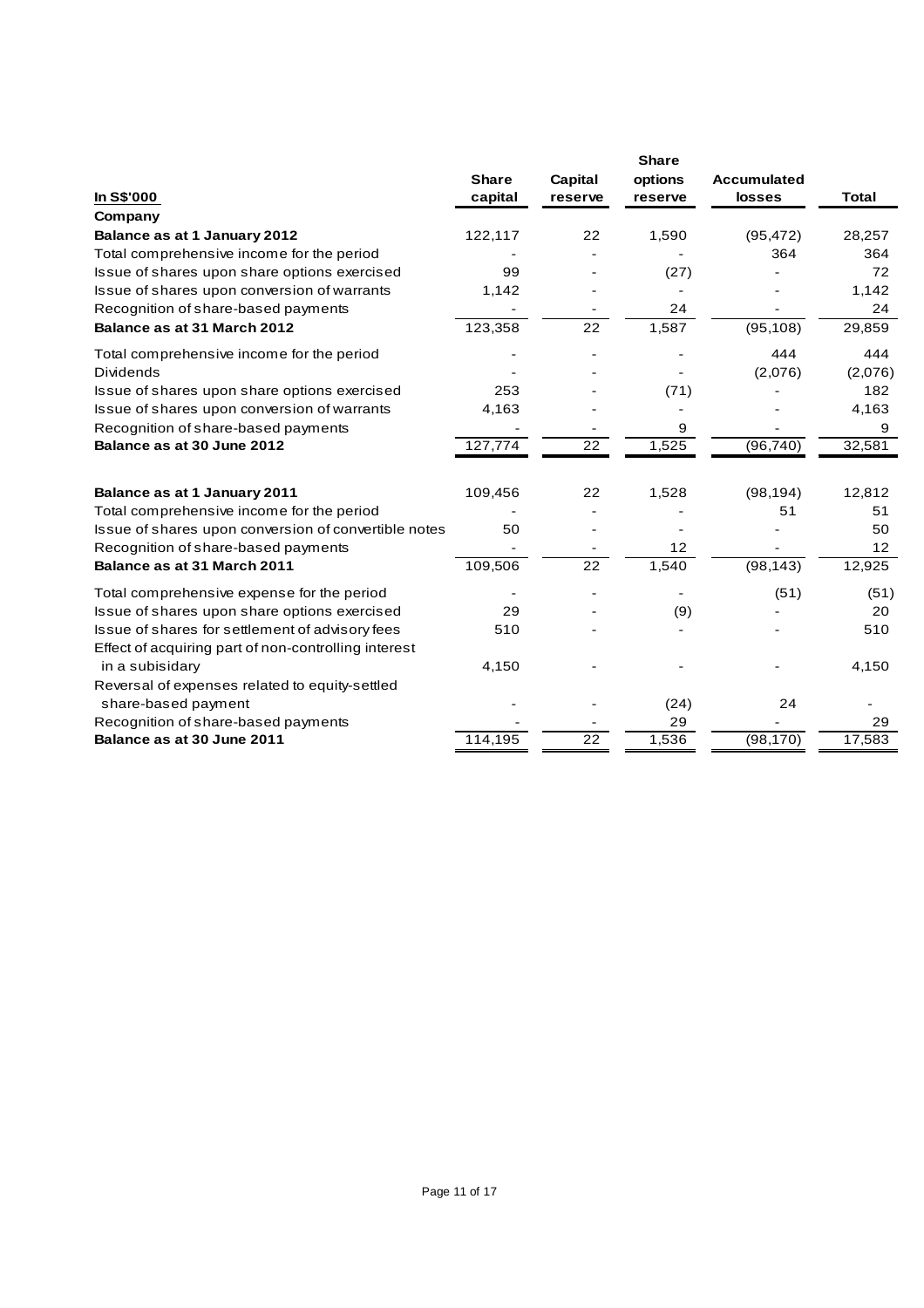**1(d)(ii) Details of any changes in the Company's share capital arising from rights issue, bonus issue, share buy-backs, exercise of share options or warrants, conversion of other issues of equity securities, issue of shares for cash or as consideration for acquisition or for any other purpose since the end of the previous period reported on. State also the number of shares that may be issued on conversion of all the outstanding convertibles as at the end of the current financial period reported on and as at the end of the corresponding period of the immediately preceding financial year**

#### **Issued Share Capital**

In 2Q-12, the Company issued an additional 869,296,400 new ordinary shares at \$0.005 per share through conversion of 832,796,400 warrants and 36,500,000 share options.

As a result, the Company's issued and paid-up capital increased to \$127,774,241 divided into 7,430,288,386 shares as at 30 June 2012.

In 2Q-11, the Company issued an additional 892,551,111 new ordinary shares as follows:

- a) 3,950,000 ordinary shares at \$0.005 per share through conversion of share options under the mDR Share Option Scheme 2003.
- b) 102,000,000 ordinary shares at \$0.005 per share for settlement of advisory fees.
- c) 461,111,111 ordinary shares at \$0.0054 per share for acquisition of additional 11.54% shareholding in Distribution Management Solutions Pte. Ltd..
- d) 325,490,000 ordinary shares at \$0.0051 per share for acquisition of additional 7.69% shareholding in Distribution Management Solutions Pte. Ltd..

#### **Warrants**

At 30 June 2012, there were 5,257,077,927 (30 June 2011: Nil) outstanding warrants. Each warrant carries the right to subscribe for one new share in the capital of the Company at an exercise price of \$0.005.

# **Share options**

The Company has a share option scheme known as mDR Limited Share Option Scheme 2003 which was approved by members of the Company at the Extraordinary General Meeting held on 13 January 2003.

At 30 June 2012, there were 53,194,274 (30 June 2011: 77,366,274) outstanding share options which would entitle the holders to subscribe for a total of 53,194,274 (30 June 2011: 77,366,274) ordinary shares.

The 53,194,274 share options outstanding at 30 June 2012 are approximately 0.72% of the share capital consisting of 7,430,288,386 issued shares at 30 June 2012.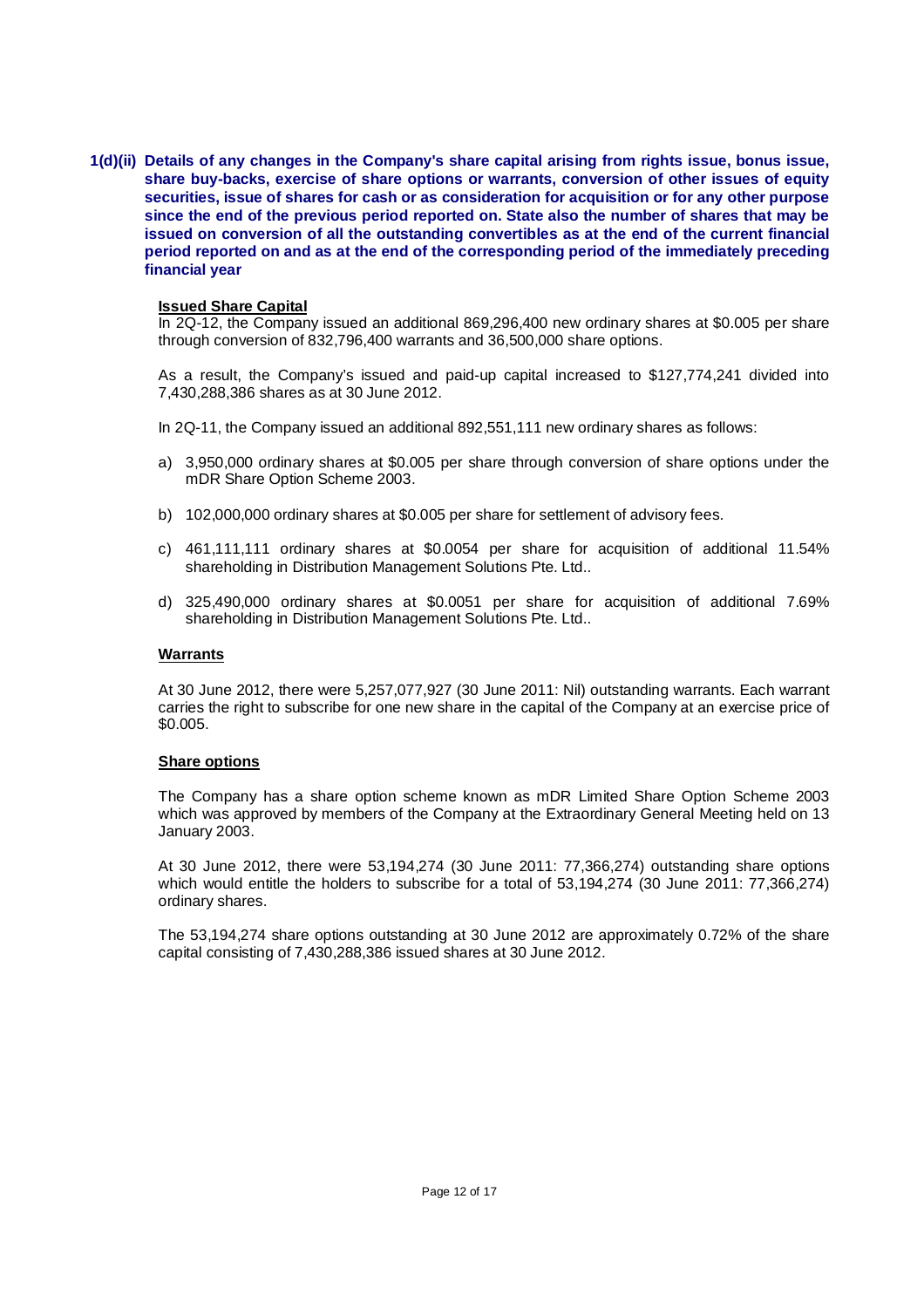# **1(d)(iii) To show the total number of issued shares excluding treasury shares as at the end of the current financial period and as at the end of the immediately preceding year.**

Number of ordinary shares 30-June-12 31-Dec-11

Issued and paid up 7,430,288,386 6,318,223,657

#### **1(d)(iv) A statement showing all sales, transfers, disposal, cancellation and/or use of treasury shares as at the end of the current financial period reported on.**

Not applicable

#### **2. Whether the figures have been audited, or reviewed and in accordance with which standard**

The figures have not been audited or reviewed by the auditors of the Company.

#### **3. Where the figures have been audited or reviewed, the auditors' report (including any qualifications or emphasis of matter)**

Not applicable

#### **4. Whether the same accounting policies and methods of computation as in the issuer's most recently audited annual financial statements have been applied**

The Group has applied the same accounting policies and methods of computation in the financial statements for the current financial period as compared with those used in the audited financial statements for the financial year ended 31 December 2011.

### **5. If there are any changes in the accounting policies and methods of computation, including any required by an accounting standard, what has changed, as well as the reasons for, and the effect of, the change**

The Group has adopted all the new and revised Singapore Financial Reporting Standards ("FRS") for accounting periods beginning 1 January 2012, where applicable.

The adoption of new / revised FRS and INT FRS does not result in changes to the Group's and the Company's accounting policies and has no material effect on the amounts reported for the current or prior period.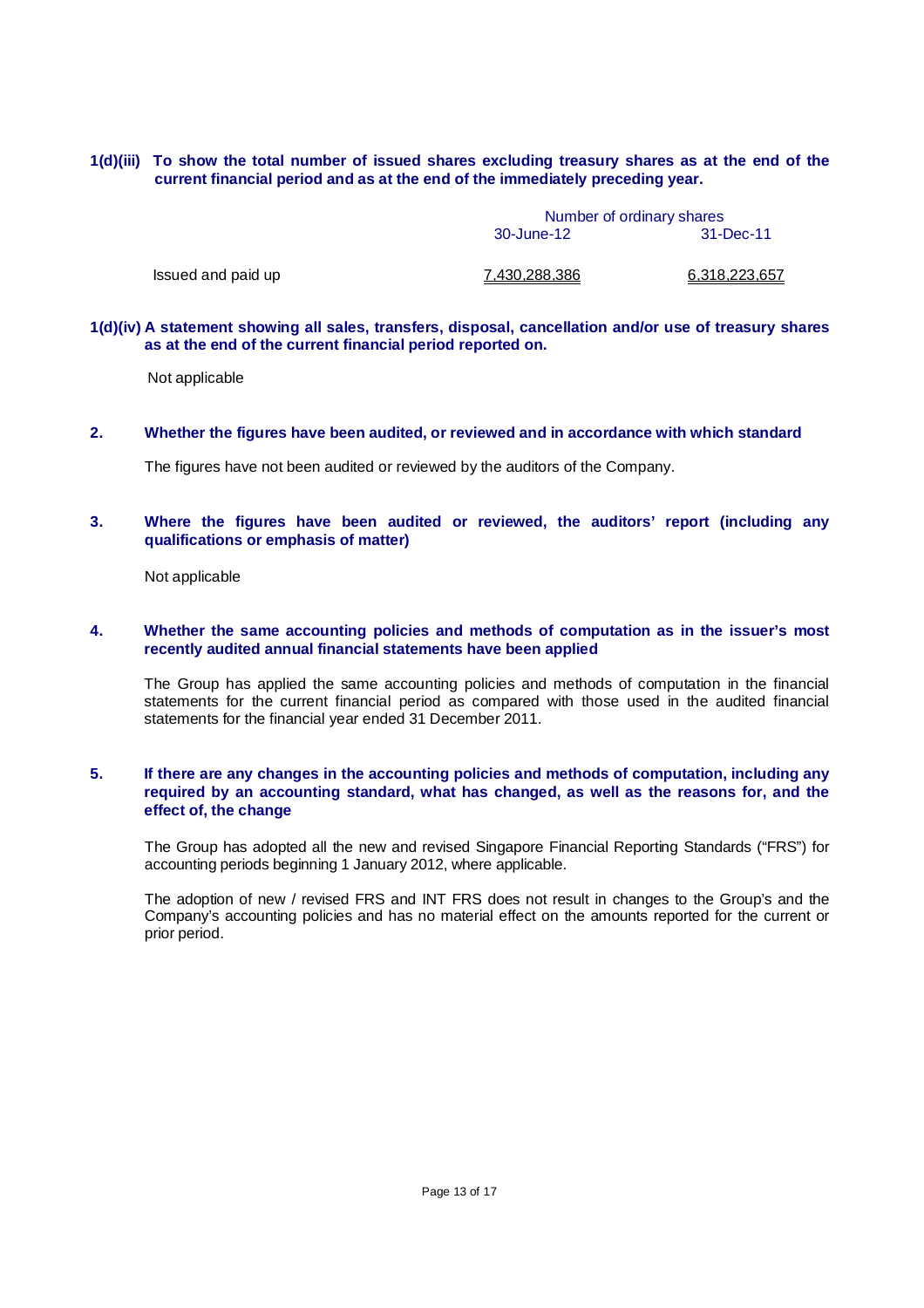# **6. Earnings per ordinary share of the Group for the current period reported on and the corresponding period of the immediately preceding financial year, after deducting any provision for preference dividends**

| <b>Earnings per ordinary share</b><br>(based on consolidated net profit)<br>attributable to equity holders of the Company) | $2Q-12$<br>cents | $2Q-11$<br>cents | 1H-12<br>cents | 1H-11<br>cents |
|----------------------------------------------------------------------------------------------------------------------------|------------------|------------------|----------------|----------------|
| From continuing and discontinued operations:                                                                               |                  |                  |                |                |
| - Basic                                                                                                                    | 0.011            | 0.034            | 0.033          | 0.061          |
| - Fully diluted                                                                                                            | 0.008            | 0.034            | 0.023          | 0.061          |
|                                                                                                                            |                  |                  |                |                |
| From continuing operations:                                                                                                |                  |                  |                |                |
| - Basic                                                                                                                    | 0.011            | 0.034            | 0.033          | 0.059          |
| - Fully diluted                                                                                                            | 0.008            | 0.034            | 0.023          | 0.059          |
|                                                                                                                            |                  |                  |                |                |
| From discontinuing operations:                                                                                             |                  |                  |                |                |
| - Basic                                                                                                                    |                  |                  |                | 0.002          |
| - Fully diluted                                                                                                            |                  |                  |                | 0.002          |

Basic earnings per ordinary share is computed based on the weighted average number of shares in issue during the period of 7,111,226,376 (2Q-11: 4,251,430,425).

Fully diluted earnings per ordinary share is computed based on the weighted average number of shares during the period adjusted for the effect of all potential dilutive ordinary shares of 10,340,212,306 (2Q-11: 4,251,430,425).

# **7. Net asset value (for the issuer and Group) per ordinary share based on issued share capital of the issuer at the end of the (a) current period reported on and (b) immediately preceding financial year**

|                         |                           | Group                     | Company                   |                           |  |
|-------------------------|---------------------------|---------------------------|---------------------------|---------------------------|--|
|                         | 30-Jun-12<br><b>Cents</b> | 31-Dec-11<br><b>Cents</b> | 30-Jun-12<br><b>Cents</b> | 31-Dec-11<br><b>Cents</b> |  |
| Net Asset Value ("NAV") |                           |                           |                           |                           |  |
| per share               | 0.53                      | 0.53                      | 0.44                      | 0.45                      |  |

The NAV per share as at 30 June 2012 is calculated based on 7,430,288,386 (31 December 2011: 6,318,223,657) ordinary shares.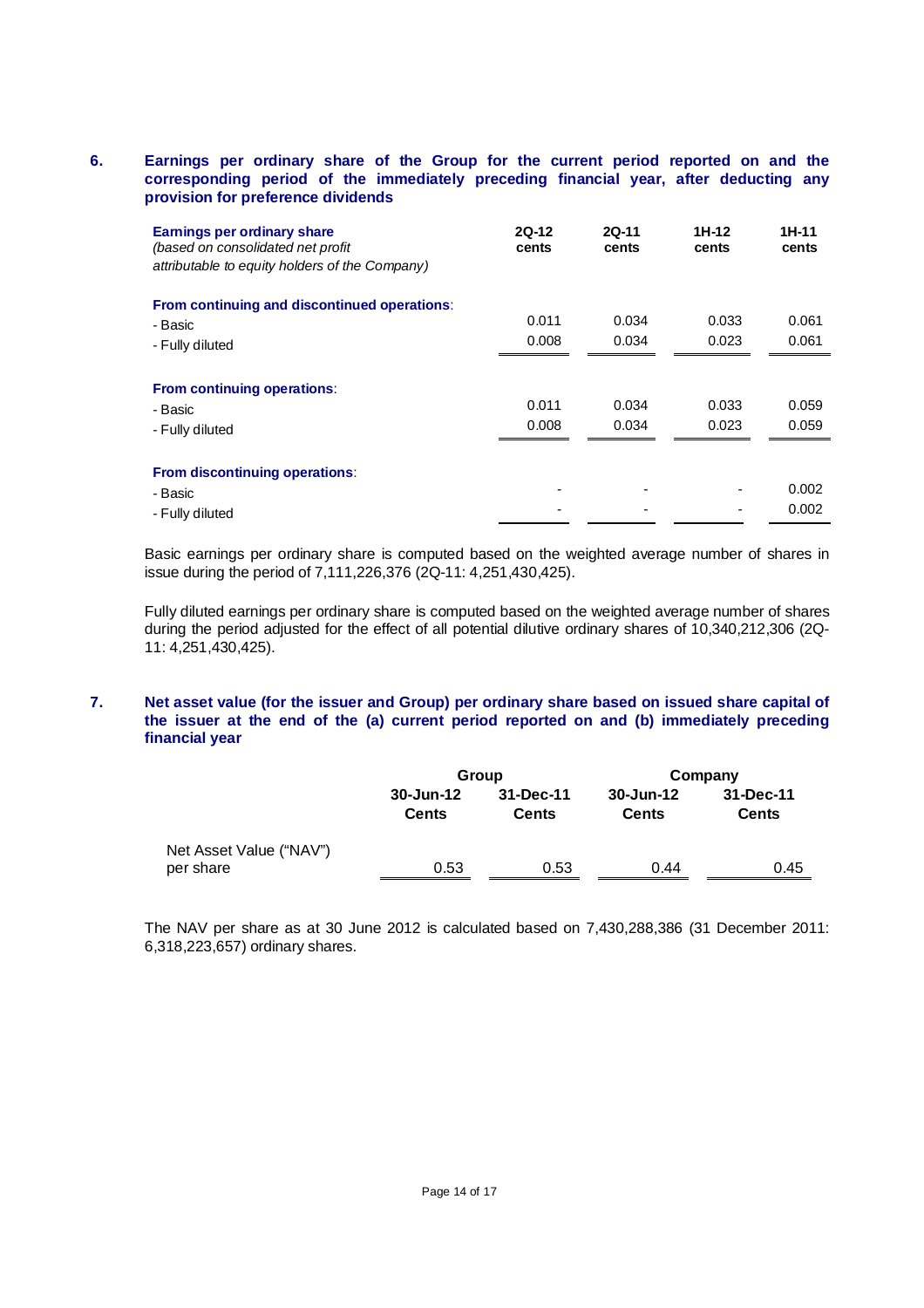**8. A review of the performance of the Group, to the extent necessary for a reasonable understanding of the Group's business. The review must discuss any significant factors that affected the turnover, costs, and earnings of the Group for the current financial period reported on, including (where applicable) seasonal or cyclical factors. It must also discuss any material factors that affected the cash flow, working capital, assets or liabilities of the Group during the current financial period reported on**

#### **Revenue and profit after income tax**

The Group's revenue for 2Q-12 has decreased by 22% from \$90.2 million to \$70.6 million, whereas for 1H-12, it has decreased by 20% from \$178.9 million to \$143.6 million. The decrease in turnover was principally due to business slowdown in the distribution business which continued into the second quarter.

With the decline of the Group's lower-margin distribution business, the overall gross profit margins of the Group improved by 1% from 9% to 10% quarter-on-quarter and 2% from 9% to 11% year-on-year.

Consequently, net profits for the Group declined by 49% from \$1.6 million to \$0.8 million quarter-onquarter, and 23% from \$3.1 million to \$2.4 million year-on-year.

#### **Cash flows**

On a quarter-on-quarter and year-on-year basis, the increase in cash position is mainly due to conversion of warrants.

As at 30 June 2012, the Group's working capital position increased to \$35.5 million, up from \$29.4 million as at 31 December 2011.

### **9. Where a forecast, or a prospect statement, has been previously disclosed to shareholders, any variance between it and the actual results**

Not applicable

### **10. A commentary at the date of the announcement of the competitive conditions of the industry in which the Group operates and any known factors or events that may affect the Group in the next reporting period and the next 12 months**

The global economic environment is turning negative, thereby affecting consumers' sentiments and impacting demand in our sector. Barring any unforeseen circumstances, the Group remains cautious of its outlook for the remainder of the financial year.

#### **11. Dividend**

#### *(a) Current Financial Period Reported On*

Any dividend declared for the current financial period reported on?

None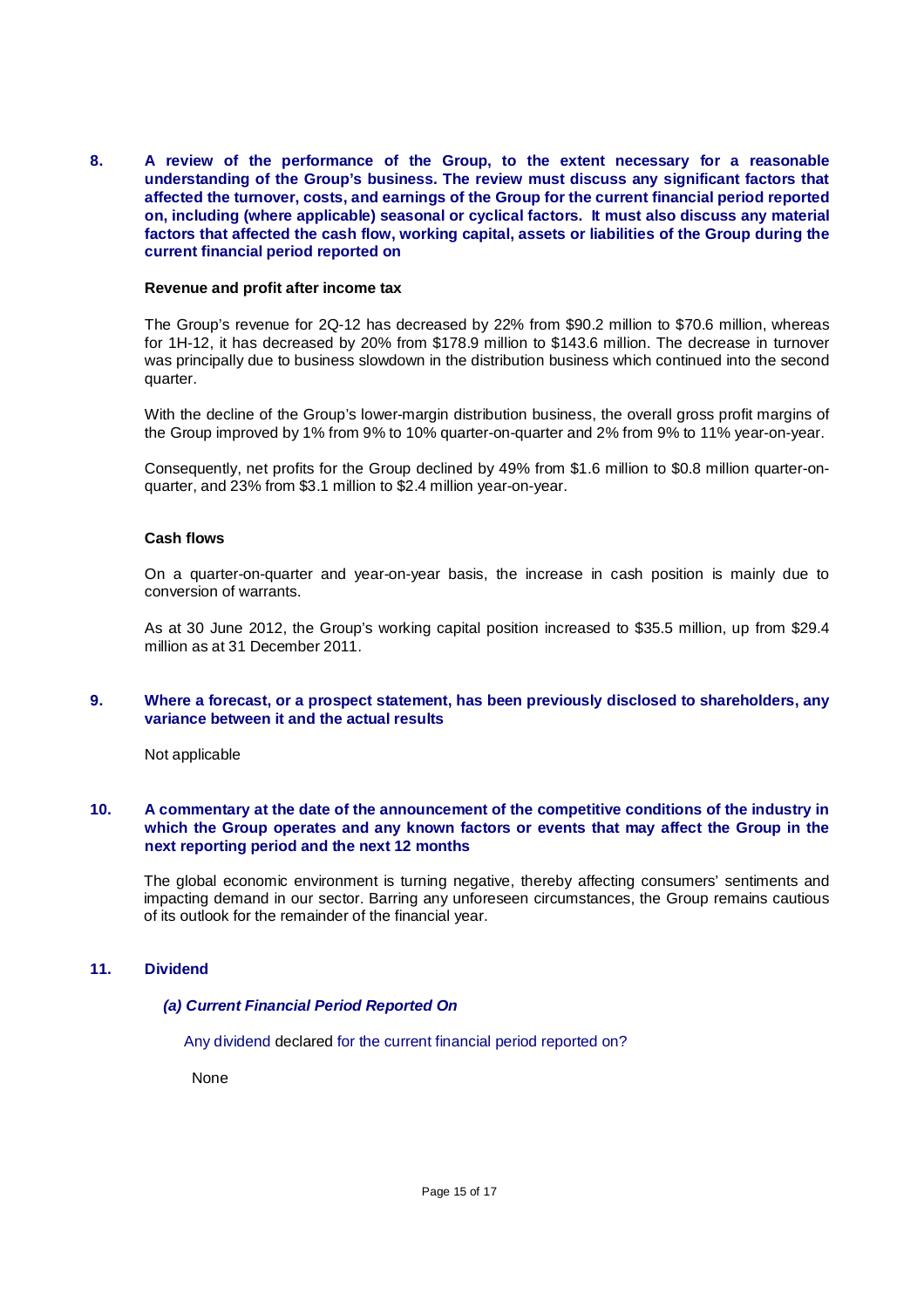## *(b) Corresponding Period of the Immediately Preceding Financial Year*

 Any dividend declared for the corresponding period of the immediately preceding financial year?

None

#### *(c) Date payable*

Not applicable

# *(d) Books closure date*

Not applicable

# **12. If no dividend has been declared/recommended, a statement to that effect**

No dividend has been declared or recommended for the period.

# **13. Interested Person Transactions**

| Name of interested person                         | Aggregate value of all<br>interested person<br>transactions during the<br>financial year under review<br>(excluding transactions less<br>than \$100,000 and<br>transactions conducted<br>under shareholders'<br>mandate pursuant to Rule<br>920 of the SGX Listing<br>Manual) | Aggregate value of all<br>interested person<br>transactions conducted<br>under shareholders'<br>mandate pursuant to<br>Rule 920 of the SGX<br><b>Listing Manual</b><br>(excluding transactions<br>less than \$100,000) |
|---------------------------------------------------|-------------------------------------------------------------------------------------------------------------------------------------------------------------------------------------------------------------------------------------------------------------------------------|------------------------------------------------------------------------------------------------------------------------------------------------------------------------------------------------------------------------|
|                                                   | \$'000                                                                                                                                                                                                                                                                        | \$'000                                                                                                                                                                                                                 |
| Pacific Organisation Pte Ltd<br>- rental expenses | 217                                                                                                                                                                                                                                                                           | Nil                                                                                                                                                                                                                    |

# **BY ORDER OF THE BOARD**

**Philip Eng Heng Nee Chairman 14 August 2012**